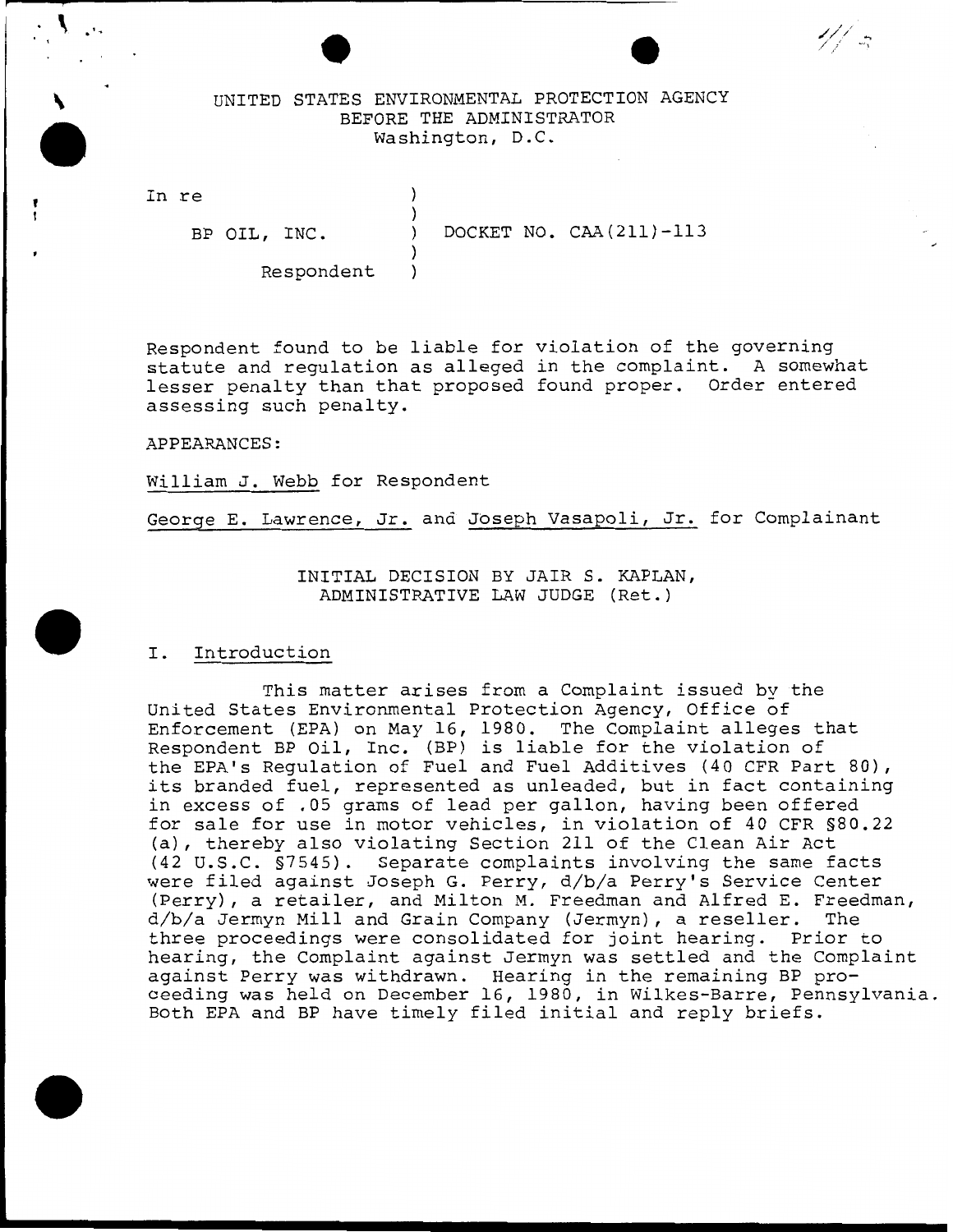## II. Stipulation

At the hearing, the parties agreed to the following stipulation:

- 1. On February 21, 1980, inspectors of the U.S. Environmental Protection Agency conducted an inspection of the gasoline dispensing facility at 315 E. Drinker Street, Dunmore, Pennsylvania, owned and/or operated by Joseph G. Perry.
- 2. On that date, gasoline represented to be unleaded was offered for sale for use in motor vehicles at the facility described in Paragraph 1, above.
- 3. The gasoline described in Paragraph 2, above, had a lead content in excess of 0.05 grams of lead per gallon.
- 4. BP Oil;· Inc. owns, leases, operates, controls or supervises a refinery.
- 5. The corporate trade or brand name of BP Oil, Inc. is displayed at Perry's Service Station.
- 6. The excess lead level described in Paragraph 3, above, was not caused by BP Oil, Inc., its employees or agents.

#### III. The Basic Facts

BP is a refiner of petroleum products. Jermyn is a gasoline reseller ("jobber'' in trade parlance), purchasing gasoline identified by BP's brand name from BP under a current contract dated February 1, 1980, entitled "Branded Jobber Agreement" (hereinafter "the Agreement''). All purchases are for the purpose of resale by Jermyn to retail gasoline stations. Because Jermyn serves relatively more small stations than other jobbers, the tank vehicles used are also smaller and less sophisticated. Perry operates a retail gasoline station in Dunmore, Pennsylvania, supplied by Jermyn and bearing and displaying BP brand. On February 21, 1980, EPA inspectors conducted an inspection at Perry's and determined that gasoline offered for sale as unleaded had, in fact, a lead content in excess of .05 grams of lead per gallon, in violation of 40 CFR §80.22(a). The immediate cause of the excess lead level was the failure by a Jermyn driver to remove the residual leaded gasoline remaining in the hose of his truck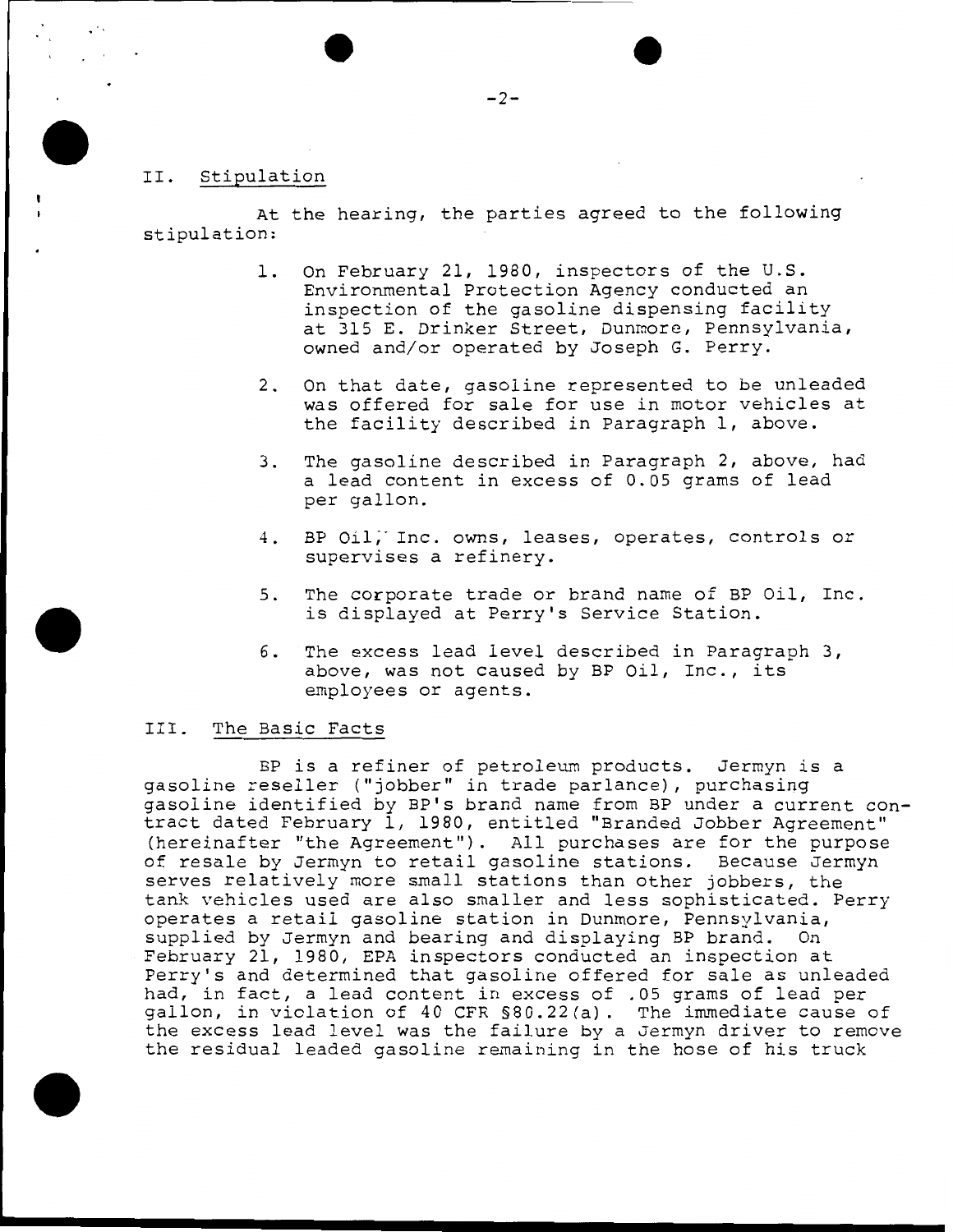from a previous delivery. Following the contamination, all of the contaminated gasoline was promptly recovered and each month thereafter BP retested Perry's unleaded gasoline to determine whether arter of recessed ferry 5 differed gasoring to accent

Incorporated as part of the Agreement is a six-page "Unleaded Gasoline Handling Procedure'' (hereinafter "the Handling Procedure") intended to prevent contamination of unleaded gasoline while such gasoline is in the jobber's possession. The Handling Procedure, inter alia, requires that jobber trucks delivering unleaded gasoline to retail outlets be ''drained before loading" and prohibits delivery of unleaded gasoline "through a common meter and/or a common manifold".

The trucks operated by Jermyn are not equipped with separate manifolds and meters and, as a practical matter, they, or more particularly their delivery hose, cannot be completely drained before loading. Under these circumstances, the only feasible method of removing residual fuel (about 20 gallons) is to place new fluid in the tank of the vehicle and pump all residual leaded fuel out of the hose of the truck before delivery of the unleaded gasoline. Although such a procedure was not followed prior to the delivery of the involved gasoline in the instant case, Jermyn did customarily take such steps to avoid contamination.

The Agreement also requires that Jermyn itself sample the unleaded gasoline in its storage tank, following each receipt of the product; and that Jermyn conduct or maintain an internal sampling program of retail stations it supplies. The results of such sampling were to be reported monthly to BP. Jermyn had not complied with the reporting obligation for at least 18 months prior to the subject violation; and it sampled its unleaded gasoline tank only once each month, although it had been generally receiving fuel from BP twice a month. BP knew of these departues from the Agreement, but did not attempt to secure Jermyn's compliance with these requirements.

BP has, periodically and randomly, taken its own samples from jobber supplied outlets. In addition to the violation here, BP found, in the conduct of this sampling program, three previous instances of contamination at Jermyn supplied stations. In each instance, BP instructed Jermyn not to sell any of the gasoline as unleaded, discussed the matter with Jermyn, and secured the latter's promise that corrective action would be taken. In one of the instances, BP monitored the lead level of the outlet's unleaded gasoline tank until it returned to an acceptable range.

-3-

 $\frac{1}{\sqrt{2}}$  . The contract of the contract of the contract of the contract of the contract of the contract of the contract of the contract of the contract of the contract of the contract of the contract of the contract o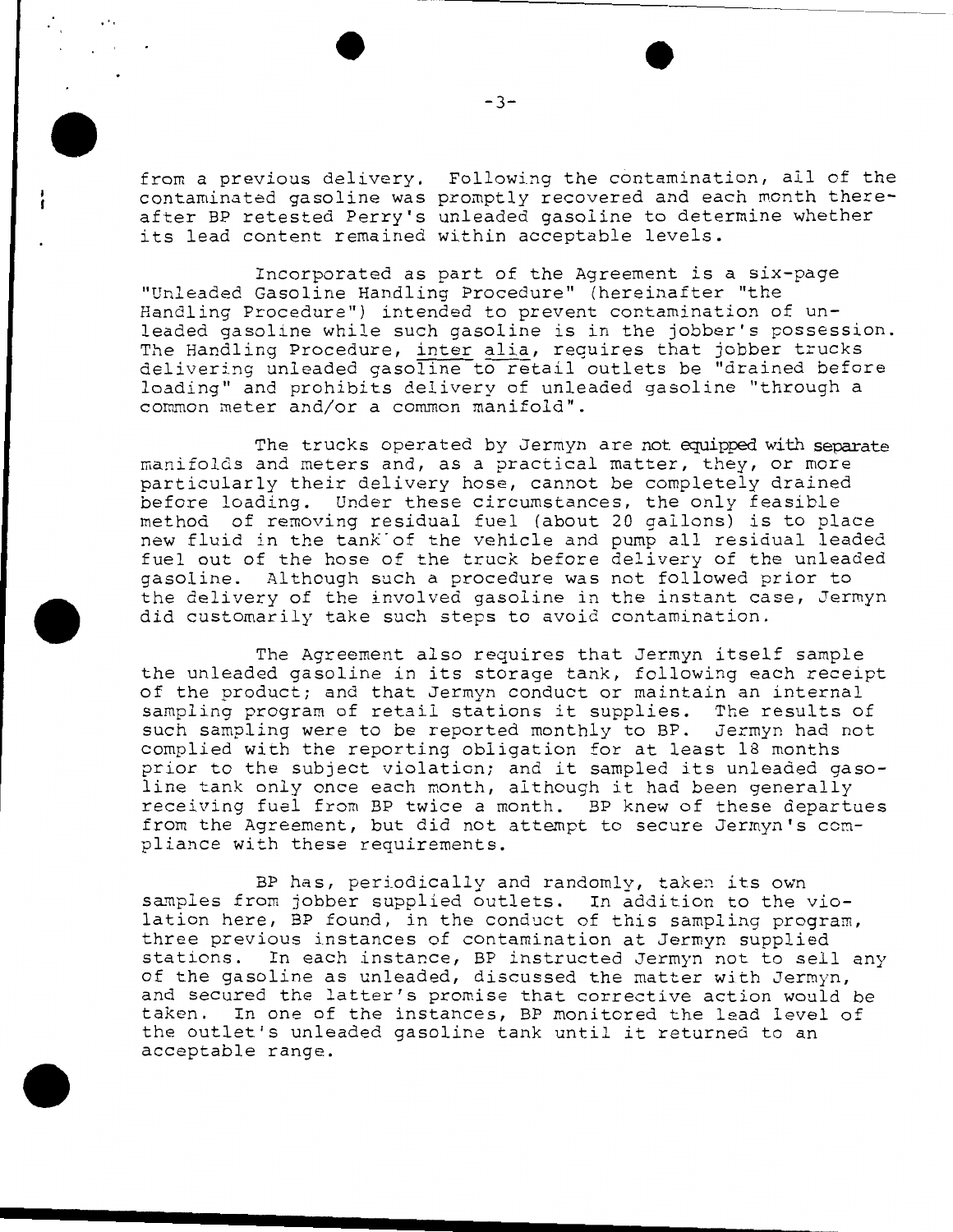BP's oversight of unleaded gasoline distribution includes issuance of written guidelines and procedures to the jobber and twice monthly discussions between the jobber and the assigned BP sales representative. In recognition of the fact that Jermyn supplies an unusally large number of small stations, BP samples such stations three times as frequently as other outlets.

### IV. Position and Contentions of the Parties

The principal issue presented here is whether BP has established an affirmative defense under 40 CFR §80.23(b) (2) which provides, in pertinent parts, as follows:

> In any case in which a retailer or wholesale purchaser-consumer, a reseller (if any), and any gasoline refiner would be in violation under paragraph (a) (1) of this section, the refiner shall not be deemed in violation if he can demonstrate:

(i) That the violation was not caused by him or his employee or agent, and

\* \* \*

(iii) That the violation was caused by the action of a reseller or a retailer supplied by such reseller, in violation of a contractual undertaking imposed by the refiner on such reseller designed to prevent such action, and despite reasonable efforts by the refiner (such as periodic sampling) to insure compliance with such contractual obligation.

EPA alleges that BP has not established that the contamination was caused by Jermyn's violation of the Agreement. Specifically, EPA argues that, because Jermyn was not explicitly required to flush its delivery trucks prior to deliveries of unleaded gasoline, the Agreement itself failed to mandate action by Jermyn that would have prevented contamination: and that the undertaking specified in the Agreement (i.e., separate meter/ manifold system) would not have prevented contamination. BP responds that had separate meters and manifolds been used, no contamination would have occurred. BP also contends that the flushing procedure, although not specifically mentioned in the Agreement, substantially complies with its intent and underlying purpose of preventing contamination of unleaded gasoline and is a workable substitute method for draining.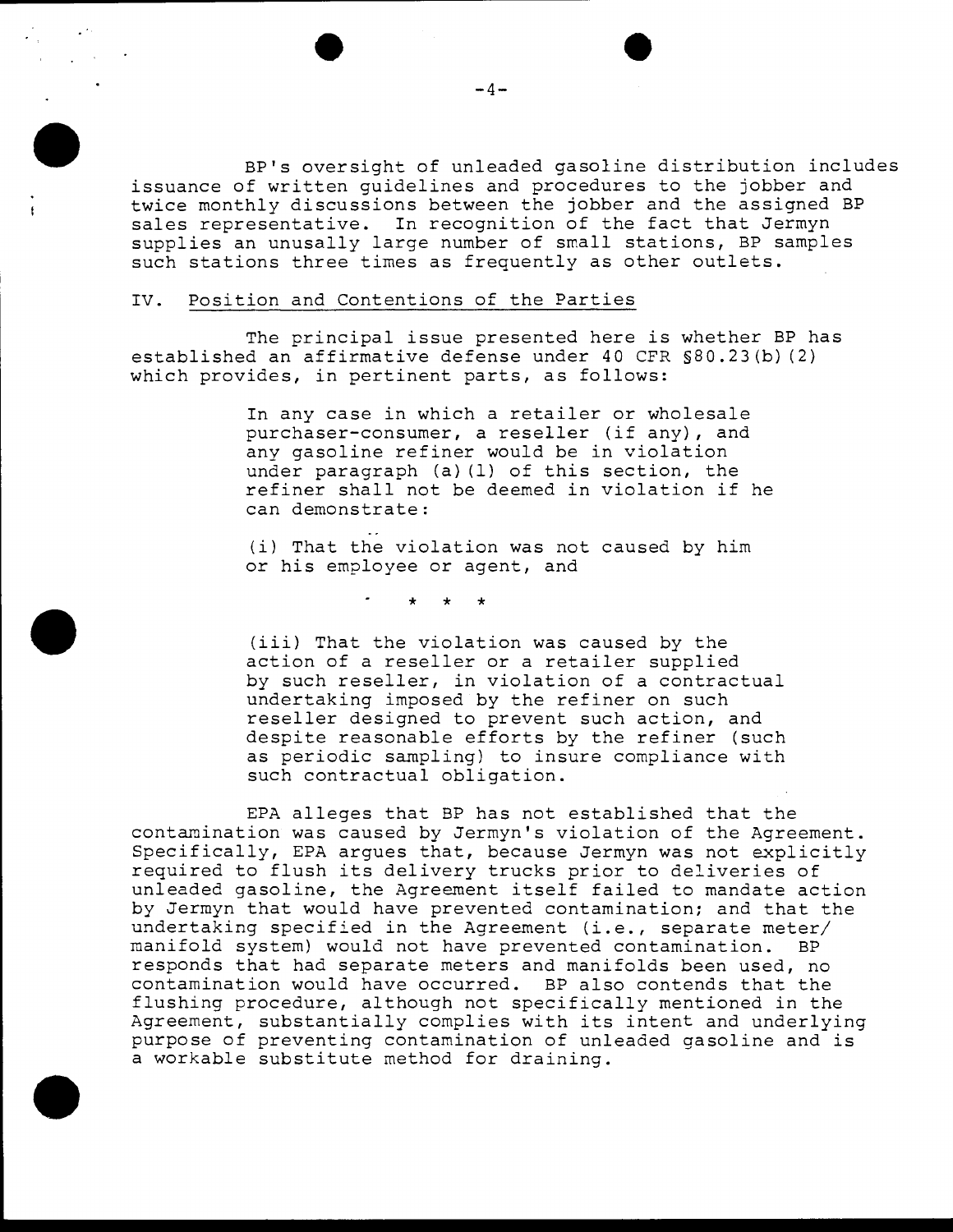Alternatively, EPA argues that even if the Agreement imposed an obligation on Jermyn to prevent contamination, BP's . defense must fail because it did not take reasonable steps to<br>secure Jermyn's compliance, as required by the requlation. While secure Jermyn's compliance, as required by the regulation. acknowledging that BP conducts a sampling program, EPA maintains that BP has not responded aggressively enough to violations discovered through sampling. EPS is particularly critical of the two instances, one in June 1978 and another in November 1978, where BP relied on Jermyn's voluntary efforts and assurances that lead levels had been returned to acceptable ranges, but BP failed to conduct its own resampling to insure that contamination had actually ceased.

EPA also charges that BP's failure to enforce the requirements in the Agreement that Jermyn sample both its own unleaded gasoline storage tanks and those of the stations it supplies and report the results monthly to BP, indicates lack of reasonable oversight. Finally, EPA notes that the statistical measure of contamination at Jermyn's outlets (3 instances out of 23 samples taken since December 1977, or about 13%) compares very unfavorably with BP's systemwide contamination rate (approximately 10 incidents out of 665 unleaded samples during the first eleven months of 1980, or a ratio of 1.5%, the latter being similar to the national annual average) , indicates a continuing pattern of violations by Jermyn, and betrays a lack of resolve by BP to enforce its unleaded gasoline compliance program with regard to jobber. BP responds that each of the three incidents of contamination had a different cause, i.e., suspected deliberate contamination by a retailer, mechanical failure, and human error. BP asserts that these incidents did not constitute a pattern of violations by Jermyn or demonstrate a lack of resolve by BP to abide by the regulations; and that, following each incident, BP secured a promise of voluntary corrective action by Jermyn and satisfied itself that none of the contaminated fuel would be sold as unleaded gasoline.

BP emphasizes that its more recent record indicates improvements in its compliance program. Its present representative in the involved area now routinely resamples previously contaminated tanks for two or three months in a row to insure that all infractions have been eliminated. In fact, he has conducted such resamplings at Perry, following the contamination which is the subject of this proceeding, as well as in the most recent of the three unrelated incidents of contaminations. Respondent particularly objects to EPA's percentage calculations of BP's violations, asserting that they are not based on a wide enough sample to be accurate.

.. ,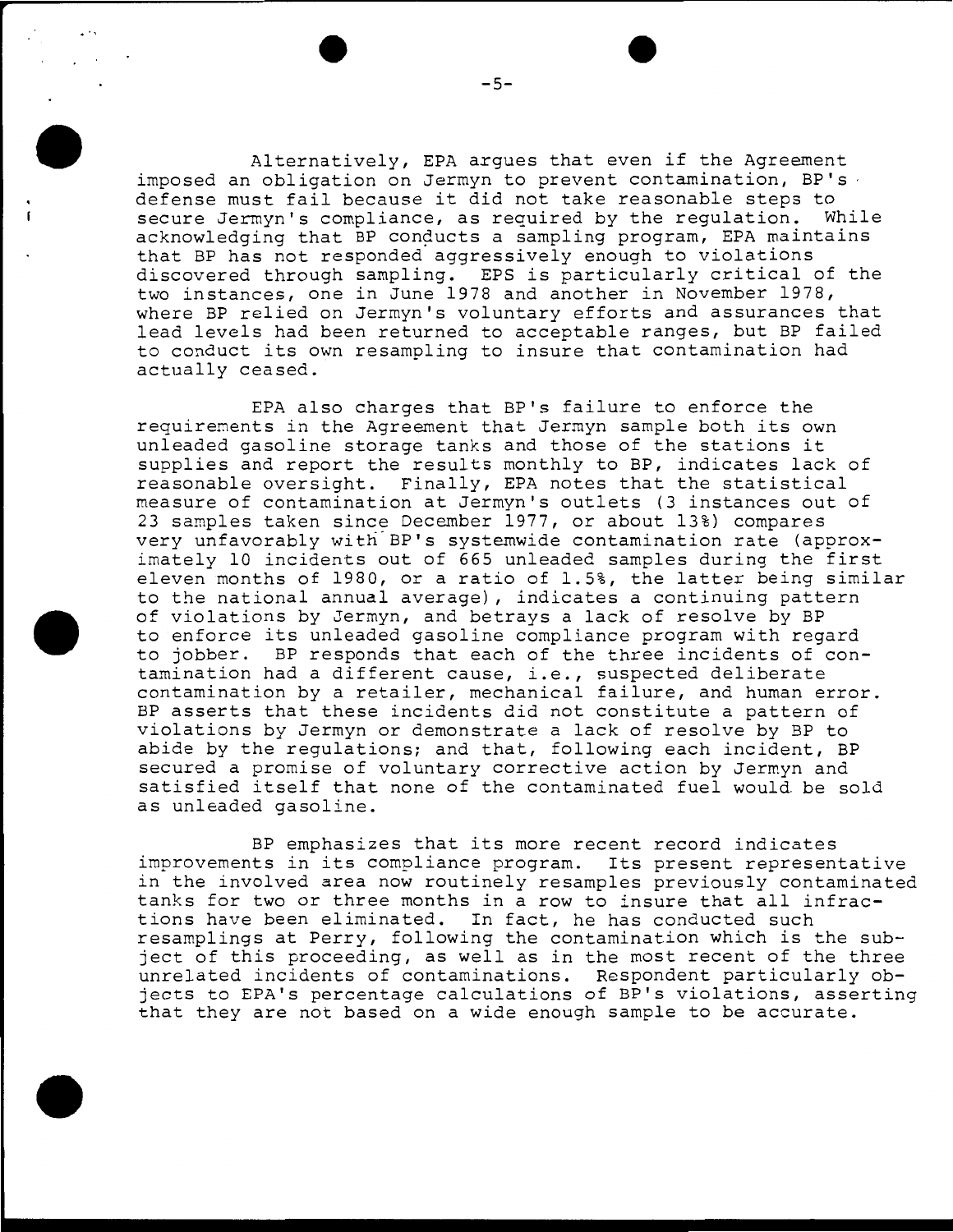Finally, EPA criticizes BP for relying too much upon informal discussions to obtain full compliance with the fuel regulation, and not enough upon concrete measures, such as letters of admonitions, sanctions, and strict insistence on following the provisions of the Agreement. BP defends its approach as an appropriate one to treat a competent jobber such as Jermyn which, it emphasizes, is an independent business entity over which BP has no direct control. BP believes that it will have greater success and better results by relying on personal contact and persuasion in dealing with such a customer than in the manner suggested by EPA.

#### V. Discussion

 $\mathcal{L}^{\mathcal{A}}$  ,  $\mathcal{L}^{\mathcal{A}}$  ,  $\mathcal{L}^{\mathcal{A}}$ 

As noted, the principal dispositive issue here is whether BP has established a defense absolving it from liability for the violation of the regulations, as provided in §80.23(b) (2). The parties agree that BP did not cause the violation. BP must, therefore, establish the two remaining separate elements set forth in that section: (a) that Jermyn was subject to a contractual undertaking imposed by BP designed to prevent the action that resulted in the contamination and (b) that BP's program of enforcing the terms of the contract constituted "reasonable efforts by the refiner (such as periodic sampling) to insure compliance with such contractual obligation".

A. Did the Agreement Impose a Duty Designed to Prevent the Action that Caused the Violation?

The Agreement incorporates a Handling Procedure for maintaining the integrity of unleaded gasoline. The provision governing delivery of unleaded gasoline to retailer provides the following:

> Trucks provided by Buyer for delivery of unleaded gasoline to Buyer's retail outlets must have all compartments and associated piping to be used for such product thoroughly drained before loading. Under no circumstances are deliveries of unleaded gasoline to be made through a common meter and/or common manifold.

Because Jermyn's truck could not, as a practical matter, be drained before each loading, nor was it equipped with separate manifolds and meters, Jermyn customarily cleared residual leaded fuel in the truck's hose by flushing the hose prior to delivery of unleaded fuel. EPA argues that the Agreement's failure to explicitly require flushing renders the contract inadequate under §80.23(b)(2)(iii).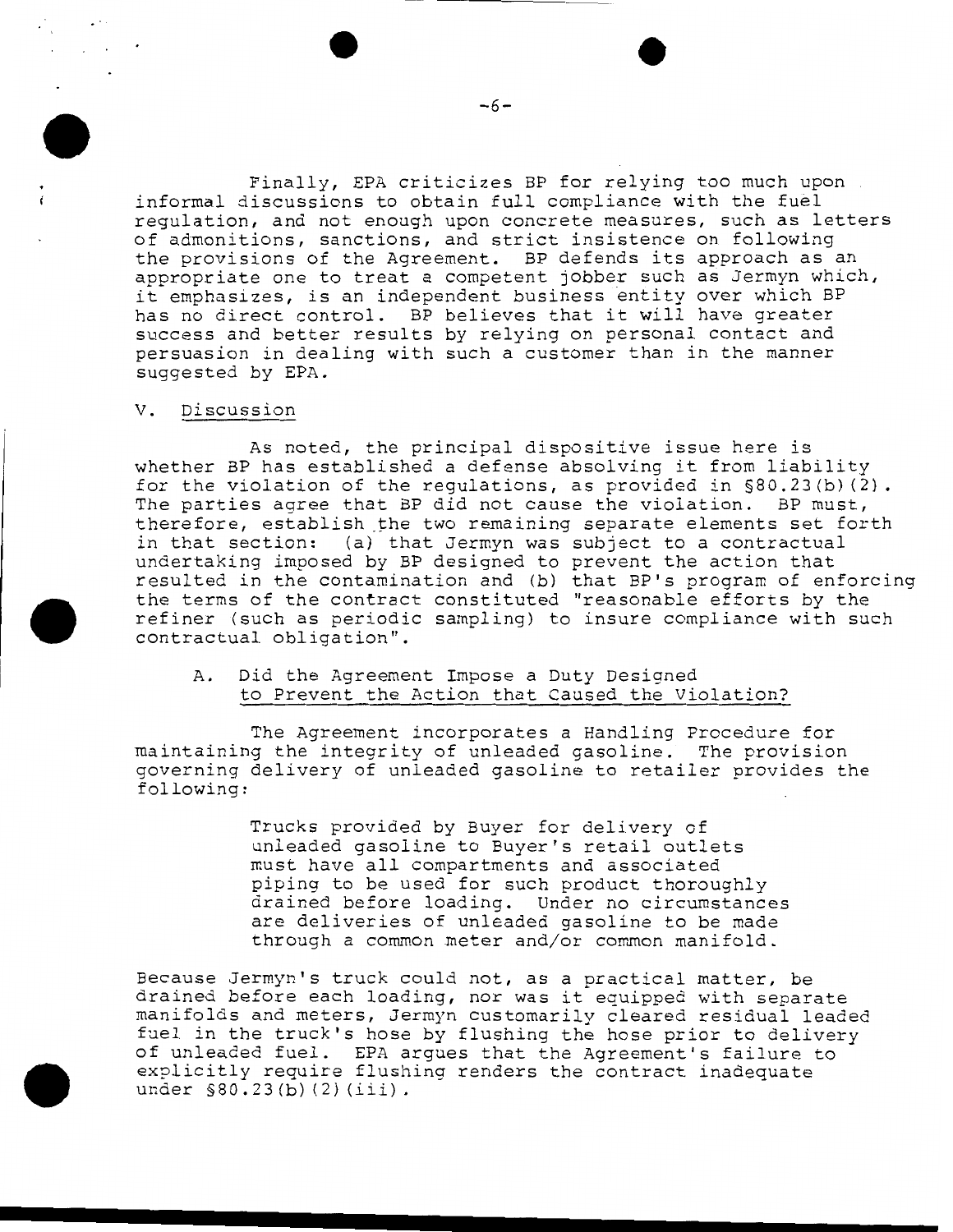EPA's interpretation of the contract must be rejected as unduly stringent. First, BP correctly notes that the Handling Procedure includes the following general statement:

> Federal regulations require that any persons who own, lease, operate, control or supervise certain retail outlets for sale of gasoline must offer for sale at such outlets at least one grade of "unleaded gasoline", which is defined in the regulations to mean gasoline containing not more than 0.05 grams of lead per gallon and not more than .005 grams of phosphorus per gallon.

> The primary problem in maintaining the integrity of unleaded gasoline is to avoid contamination with leaded regular and premium grades. It is important to note that only 10 gallons of leaded gasoline (containing 2 gm/gal. lead) will raise the lead level of 1000 gallons of unleaded by .02 gm/gal. In order to comply with EPA regulations the following handling procedures are specified by BP Oil, Inc.

The Agreement itself, moreover, declares and reiterates in explicit terms that the purpose of the Handling Procedure is the prevention of contamination of unleaded gasoline. Finally, the Agreement contains the following indemnity provision which underlines for Jermyn that the purpose of the Handling Procedure is to maintain the integrity of unleaded gasoline:

> Buyer agrees that it will indemnify BP and hold it harmless against any liability, penalty or loss which may result from a violation of the regulations relating to the sale and distribution of unleaded gasoline which arise as a result of purchases made under this contract and which are not attributable to the acts or omissions of BP, its agents or employees. This indemnity in no way limits and is intended to be included within the scope of the general indemnity set forth in Paragraph 10 hereof.

In short, Jermyn was aware, or should have been aware, that it had a major responsibility under the Agreement for compliance with the regulations.

 $-7-$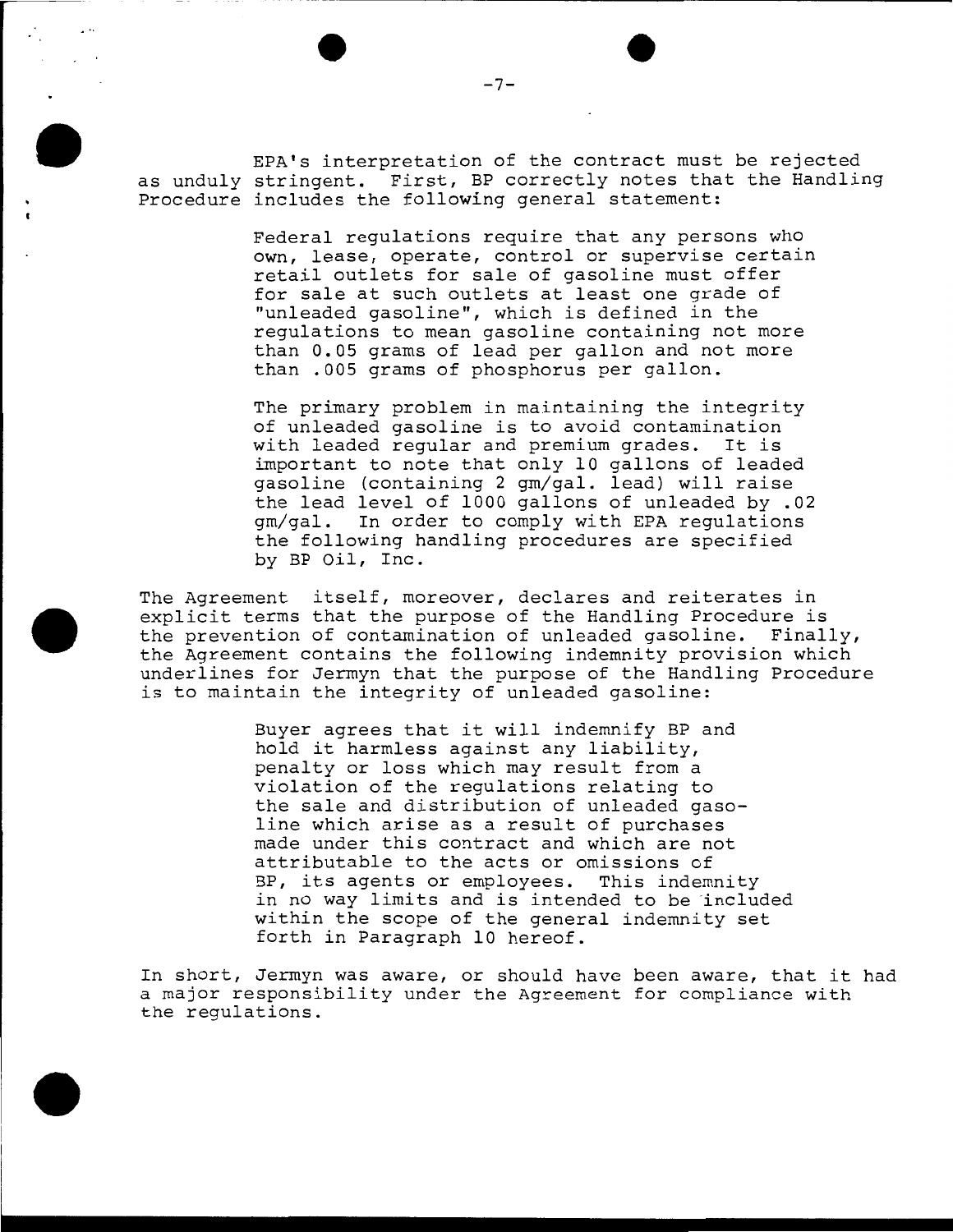Nor can the practical considerations governing Jermyn's performance of the Agreement ·be ignored. The flushing procedure, if properly done, fully achieves the underlying purpose of the Agreement -- i.e., preventing contamination -- whereas draining before loading has been shown to be completely impracticable and unworkable for Jermyn's trucks. The fact that Jermyn routinely used the flushing procedure and that BP acquiesced in such practice constitutes a mutual recognition of the economic reality of Jermyn's situation. Contract law holds that where a promisee does not perform strictly as contemplated in an agreement, particularly where, as here, full performance is practicably impossible, substantial performance through a suitable alternative nethod discharges the promisee's duty. Williston, Contracts, \$805. Accordingly, it is found that the Agreement imposed a binding contractual undertaking on Jermyn to guard against contamination, using any practicable means available while BP unleaded gasoline was in its possession; and that flushing prior to delivery constituted substantial performance of this undertaking under the Agreement.

Again, the foregoing finding is consistant with the general thrust of contract law that contract conditions should be construed with reasonable regard to commercial reality and economic feasibility. Id., §806. The test of the Agreement here need not necessarily be whether it is perfect in all respects from a regulatory point of view. Nevertheless, Respondent may well wish to consider including in future agreements with Jermyn and other jobbers similarly situated the express imposition of flushing, as an alternative method of avoiding contamination. This would be consistent with the statement made at the time the regulations were initially proposed that contract provisions may need to be changed in light of actual experience with the distribution of unleaded gasoline.

# B. Did BP Make Reasonable Efforts to Insure that Jermyn Complied with its Contractual Obligations?

The reasonableness of BP's efforts to secure Jermyn's compliance with the Agreement's provisions is somewhat troubling. At the outset, however, EPA's statistical argument that Jermyn's contamination rate of 13% (based on 3 contamination of 23 samples) is in and of itself an indication of insufficient policing by BP of Jermyn's compliance with the Agreement, based on a comparison with BP's company-wide rate of contamination, must be rejected. While such data might reliably be developed, it is noted that the period covered was more than two years and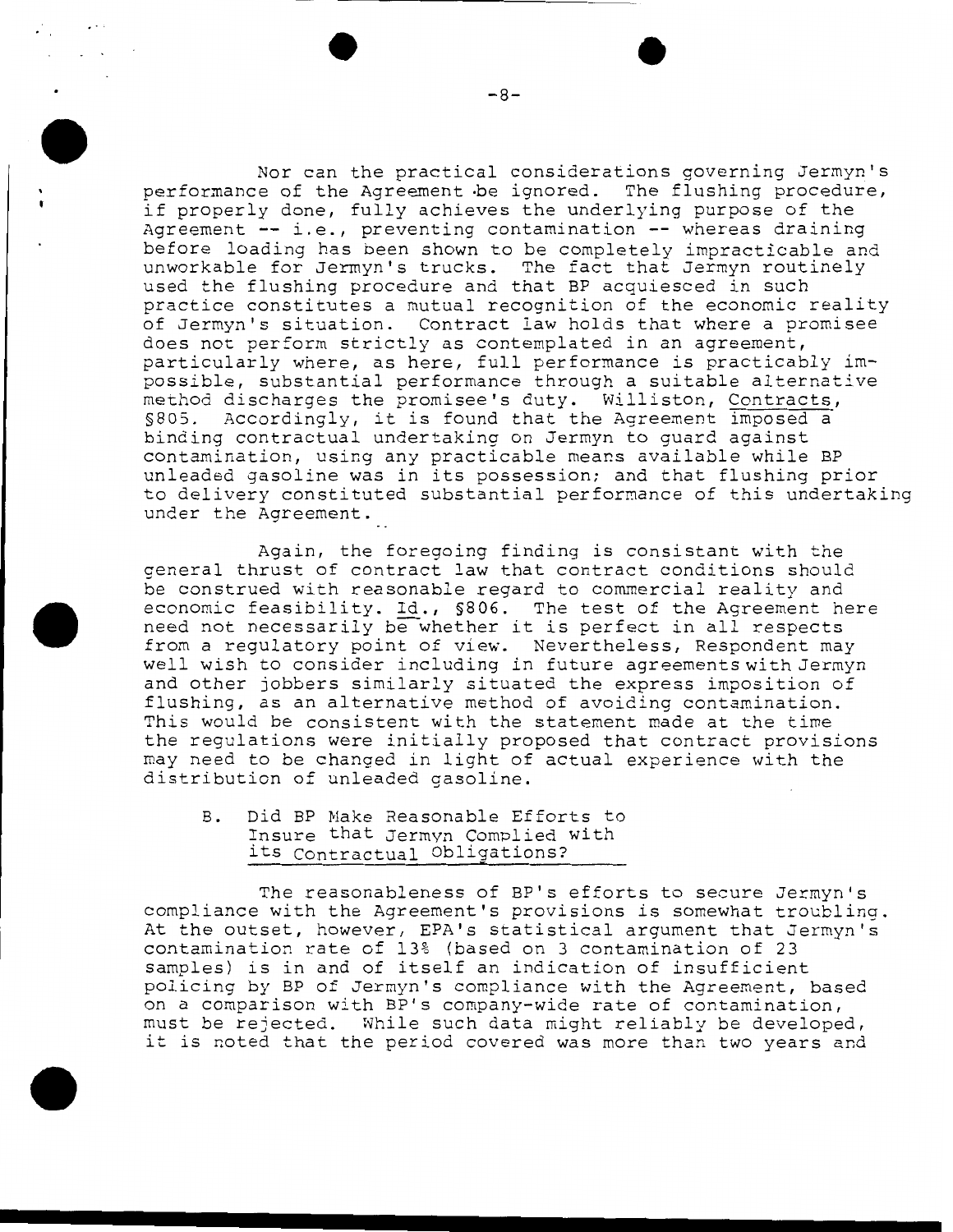that 23 instances are too few to permit valid statistical comparisons or inferences. In addition, EPA has made no threshold showing that conditions with respect to Jermyn supplied stations are substantially similar, if not identical, to those prevailing at all other BP stations.

EPA is correct in arguing, and indeed one o£ BP's own witnesses agrees, that each of Jermyn's supplied stations where contamination is detected should be resampled until the problem is remedied. As noted, the pertinent provision of the regulation requires reasonable efforts by the refiner (such as periodic sampling) to insure compliance with the contractual obligations. This language clearly implies both preventive sampling, to determine whether a violation exists, and continuing sampling, to insure that contamination is eliminated. BP's past failure in two instances to conduct follow-up sampling would indicate a laxness in this respect. No matter what the value of a voluntary prevention program may be, once violations of the Agreement are detected, BP is on notice of, and presumptively liable for, the resulting contamination. At that point BP has an obligation under the regulations to act affirmatively to see to it that the contamination violation ceases. While BP's instructions to Jermyn to stop unleaded sales to such outlets until the contamination is corrected are commendable, such instructions are only a necessary, but not a sufficient, step in discharging BP's duty of securing Jermyn's compliance with the Agreement.

As noted, however, BP's current Jermyn sales representative customarily now conducts follow-up testing when a violation is found. He did, in fact, conduct such testing at Perry's station and also subsequent to the most recent unrelated instance of contamination. Accordingly, it is apparent that BP has already corrected its deficiency in this regard and that such action partially mitigates BP's past failures to resample.

EPA is also correct in pointing out that BP's failure to insist that Jermyn test its own unleaded tank and report to BP the results of its internal station testing program betrays a lack of reasonable compliance oversight. Both the testing and reporting are required by the Handling Procedure and are integral parts of the Agreement's pronounced company-wide goal of maintaining the integrity of unleaded gasoline "at any stage in the chain of distribution''. BP's response, that Jermyn is an independent business entity capable of keeping its own house in order, is not an adequate answer to this charge or any other infraction. The very purpose of the agreement is to impose upon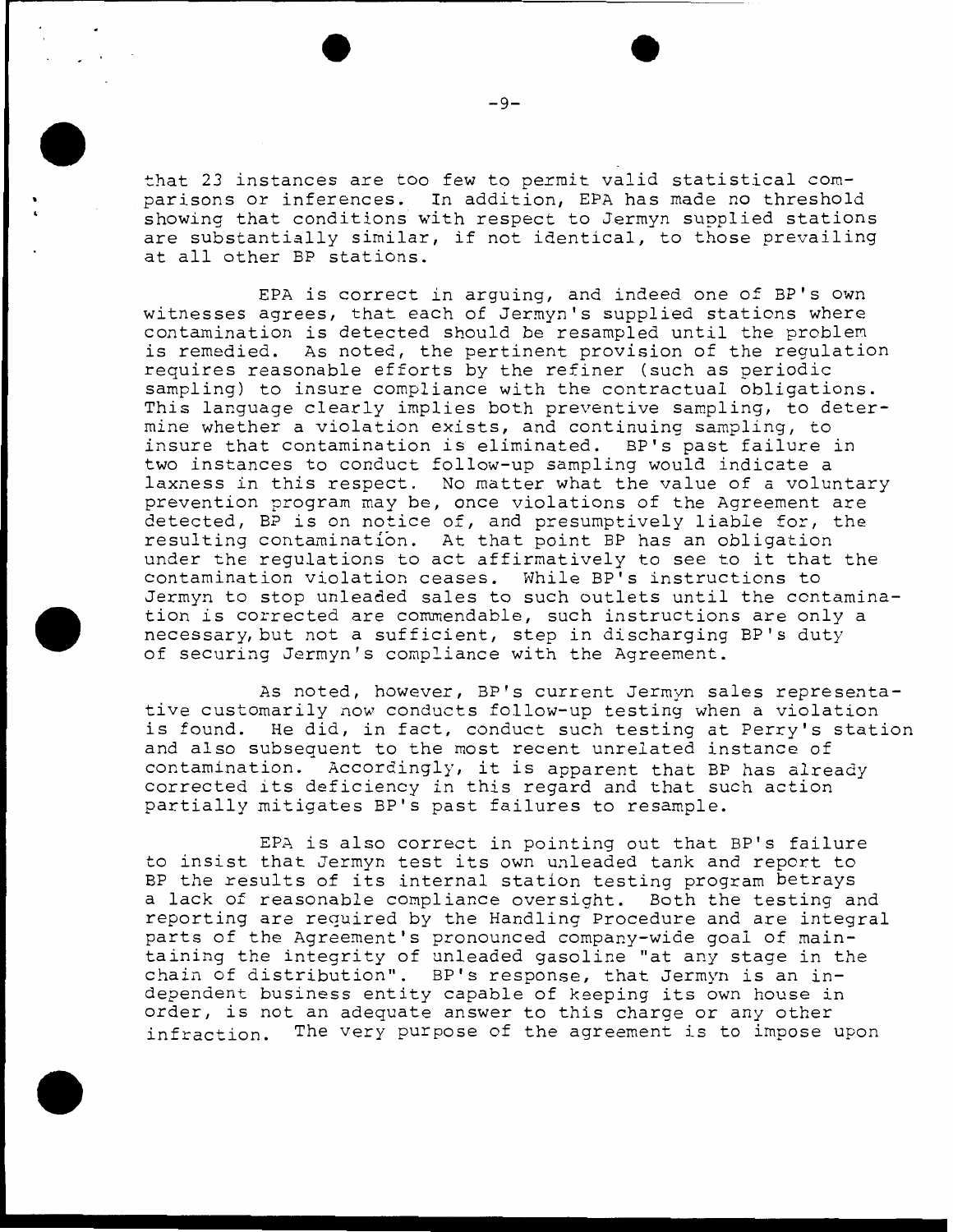Jermyn mandatory sampling and reporting obligations which apparently BP has previously decided could not be left to voluntary and unsupervised action. It is precisely because jobbers are generally not subject to the direct control of the refiner that a formal agreement is required under §80.23(b) (2). That agreement must be enforced, if its purpose of avoiding contamination is to be achieved, otherwise the refiner should suffer the consequences.

EPA contends that BP's response, in the face of Jermyn's three previous violations, should have included sanctions (presumably unbranding) or a warning letter. Although such action might be necessary in some appropriate circumstances, there is no showing here that the provisions in the contract itself, if fully enforced -- together with immediate cessation of sales from contaminated tanks, resampling at stations where contamination has occurred, and systematic preventive sampling of Jermyn's outlets -- would not have been sufficient to discharge BP's general regulatory obligations with regard to Jermyn. Each of Jermyn's three previous incidents of contamination, though unfortunate, apparently stemmed from a different cause. Such a record does not indicate that Jermvn is an incorriaible violator of the Agreement requiring the severe sanction of unbranding.

BP did attempt to communicate its concern about the contaminations in the meetings held by its representative with Jermyn. But something more than mere discussions appear to have been required here. BP should have taken some additional specific action to ensure that flushing was used prior to each retail delivery by Jermyn. Although flushing, as a matter of contract law, may be sufficient to discharge Jermyn's obligations under the Agreement, BP knew full well that such a procedure was a departure from the Agreement's explicit terms and allowed for a greater possibility of human error than separate manifolds and meters. Thus, BP's relying solely on Jermyn's verbal assurances that flushing was routinely used, particularly after two contaminations had occurred because of a failure to flush, was not sufficient to fully discharge BP's oversight obligations under the regulations. The Agreement itself expressly provides for amendment or modification by "written memorandum signed by both parties". At a minimum, and to emphasize the seriousness and importance of the matter, BP should have demanded and received a written assurance from Jermyn that it would flush its truck hoses prior to retail deliveries, whether or not such written undertakings were also to be incorporated into the Agreement as previously suggested.

All in all, the Presiding Officer finds that BP has failed to meet fully the requirement that it make reasonable efforts

 $-10-$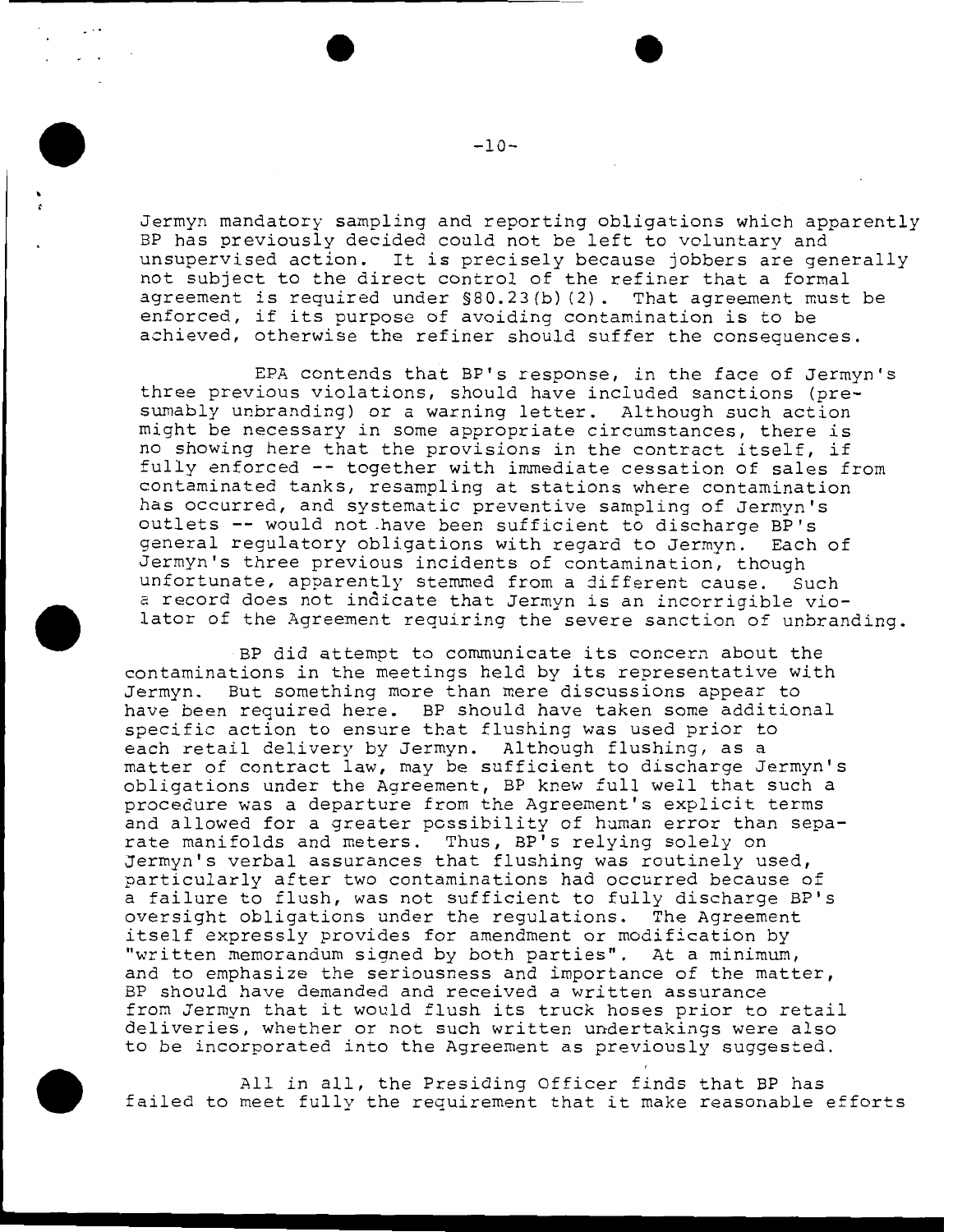to insure compliance by Jermyn with its contractual obligations.

# C. Amount of Penalty

The maximum statutory penalty for the violation is \$10,000. However, EPA proposes the assessment of a \$6,000 penalty against BP. The five factors to be considered in determining the size of a penalty are found in §22.34(e) of the Consoludated Rules of Practice (40 CFR §22.34(e)). They are: (1) the gravity of the violation, (2) the size of the Respondent's business, (3) the Respondent's history of compliance with the Act, (4) the action taken by Respondent to remedy the specific violation, and (5) the effect of the proposed penalty on Respondent's ability to continue in business.

EPA argues that \$6,000 is an appropriate penalty because, according to EPA guidelines governing assessment of penalties, BP is a category IV business (having had over \$5 million gross revenues for the previous fiscal year), the largest classification; contamination of unleaded fuel is among the more serious of the Clean Air Act violations; the gravity of the violation is determined not by how much of the contaminated fuel has actually been sold, but by the "potential for harm". EPA states that BP has had no prior violations and that assessment of the proposed penalty will not jeopardize BP's ability to remain in business. Although conceding that BP moved quickly to insure that none of the contaminated fuel was sold as unleaded gasoline, EPA alleges that BP did not remedy the conditions that caused the contamination (i.e., failure to flush) and that no mitigation of the proposed penalty should be permitted in such circumstances. On the other hand, BP assets that EPA has not demonstrated the extent to which the lead content of the gasoline at Perry's exceeded the allowed maximum of .05 grams per gallon and that the foregoing indicates either that no violation occurred (because of a possible margin of error in testing) or, in the alternative, that the gravity of the violation was slight. BP also argues that because none of the contaminated product was sold, no harm to the public occurred. Finally, BP emphasizes that it has no prior history of violations.

It is true that the extent to which the contamination exceeded .05 grams per gallon is pertinent to determining the gravity of the violation and, in turn, the amount of penalty. However, BP cannot here properly assert that the theoretical possibility, that the lead content of the fuel, because of the margin of error in testing, might not have exceeded .05 grams, requires a finding of no violation. The stipulation precludes, and BP has thus waived, any claim that no violation actually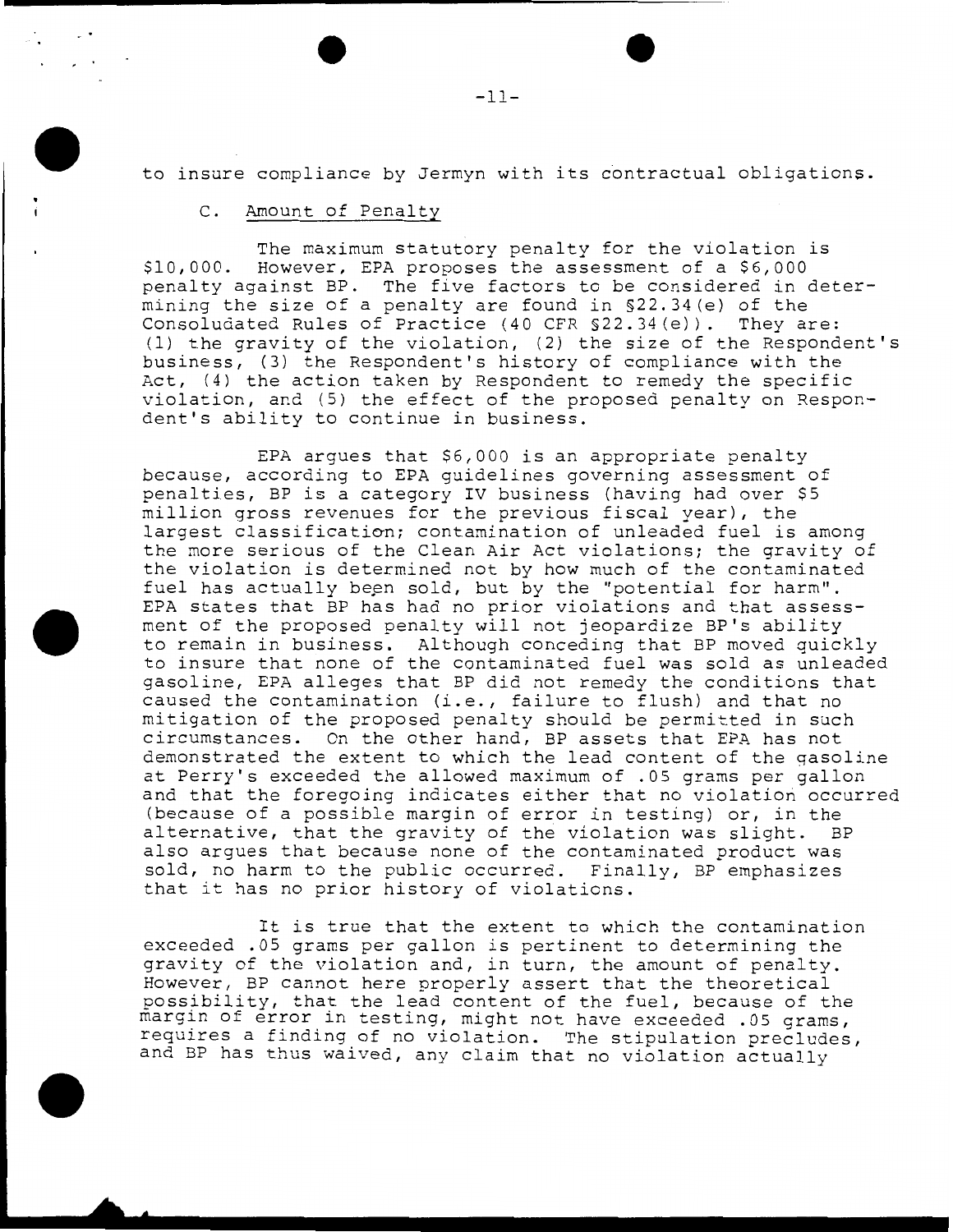occurred. As pointed out by EPA, and an examination of the schedules shows, the proposed \$6,000 is at the lowest point of the range of penalties specified by the governing guidelines for this type of violation for a refiner of the size of BP which has had no prior violations.

The second and fifth elements are the size of Respondent's business and the effect of the penalty on its ability to continue to do business. Here, there appears to be no dispute that BP's size, measured by its gross revenues, puts it in the category for exposure to the maximum schedule of penalties and that payment of the proposed penalty would have no effect upon BP's ability to remain in business. Similarly, the parties agree that BP has no prior violations.

The last element to be considered is Respondent's action remedying the specific violation. The expeditious and effective steps taken to ensure that none of the contaminated gasoline was sold to the public is a relevant factor militating in BP's favor. Although Respondent has been deficient in exerting sufficient efforts to insure that contamination would be avoided by Jermyn through flushing, its more recent and present practice of follow-up tests or resampling should also be given weight in mitigating the proposed penalty. Accordingly, it is found that the proposed penalty should be reduced to \$5,000, which penalty appears to be appropriate under the circumstances presented herein.

### ULTIMATE CONCLUSIONS AND ORDER

Upon consideration of the entire record, including briefs filed, and based upon a preponderance of the evidence and the foregoing discussion and findings, it is concluded that:

(1) Respondent BP Oil, Inc., as the involved refiner, is liable, pursuant to 40 CFR §80.23(a) (1), for violation of 40 CFR §80.22(a) and, as a result, for violation of Section 211 of the Clean Air Act.

(2) Respondent BP Oil, Inc., has failed to establish an adequate defense under 40 CFR §80.23(b) (2) to be absolved from liability for the indicated violation.

(3) Respondent BP Oil, Inc. should, accordingly, be assessed a civic penalty in the amount of \$5,000, and that such penalty is just, reasonable,and warranted in the circumstances presented herein.

..

• '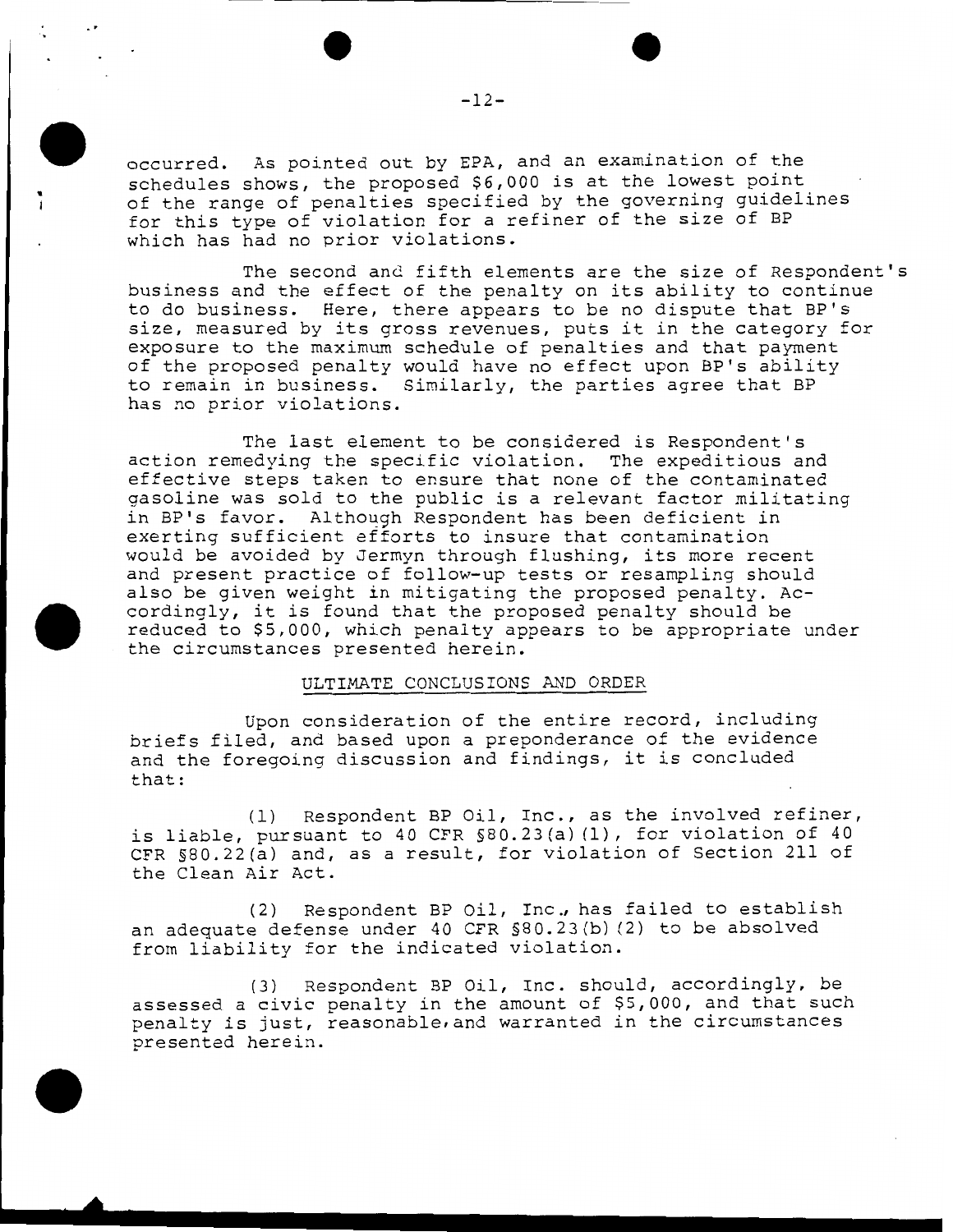WHEREFORE, IT IS ORDERED, subject to review by the Administrator on appeal, or sua sponte, as provided by Section 22.30 of the Consolidated Rules of Practice (40 CFR §22.30), that:

(A) A civil penalty in the amount of Five Thousand Dollars {\$5,000) be, and it is hereby, assessed against Respondent BP Oil, Inc.

(B) Payment o£ the above-specified amount shall be made in full within sixty (60) days after service of this order by forwarding to the Hearing Clerk a cashier's check or certified check payable to the United States of America.

 $\cup$ \ \ I *.-r-* , <sup>~</sup>'-' .,. ' ) ,:.--- -~ ... -... / *Jun 5. ferfer* 

By the Presiding Officer April 13, 1981

 $\ddot{\phantom{a}}$ 

··-

Jair S. Kaplan Administrative Law Judge (Ret.)